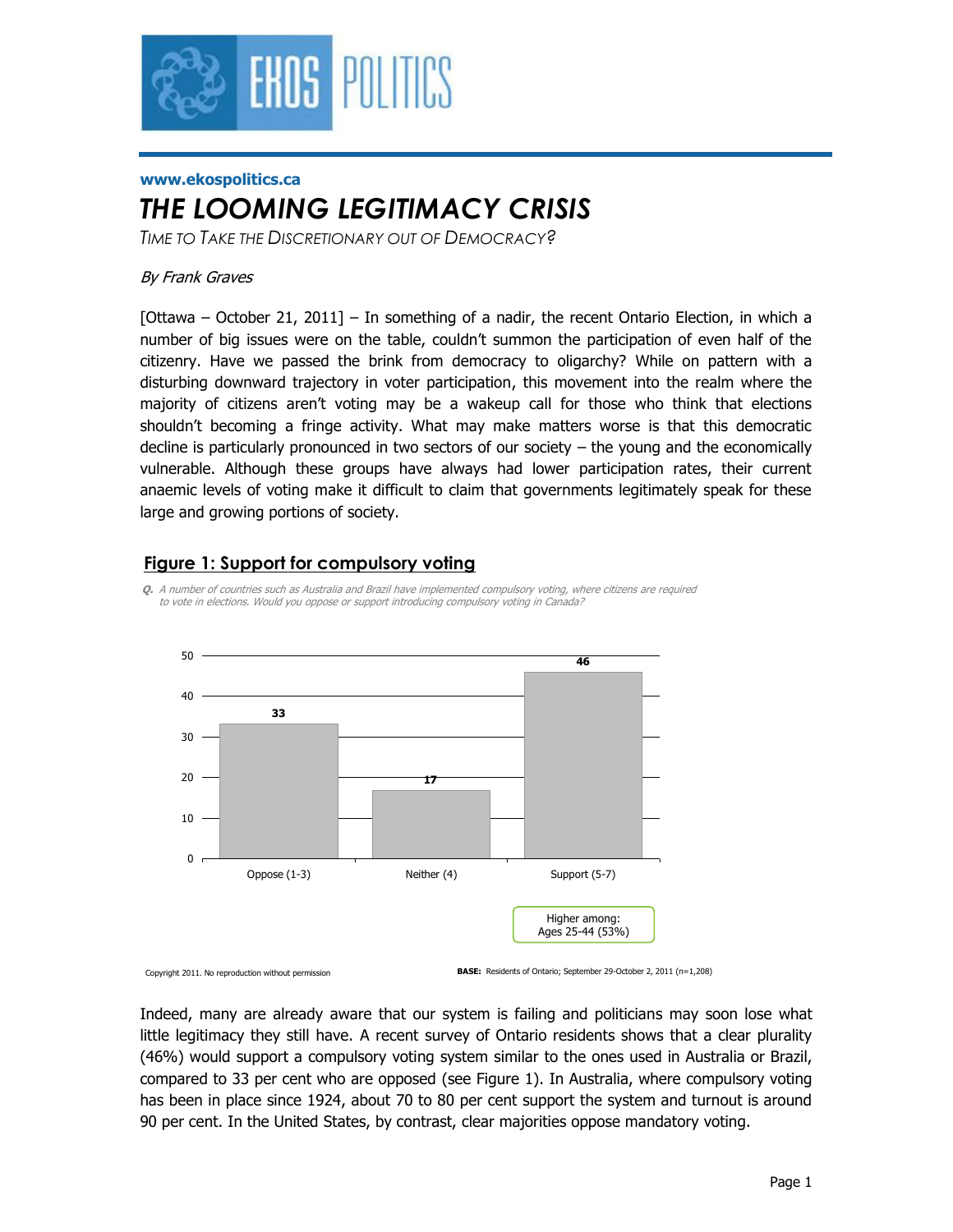

One point of view is that these low participation rates are basically the reflection of indolence and apathy and hence and lack of representation is the just deserts of such laziness. In something of modern update of Dickensian England's moral theory of poverty as authored by the poor, this line of reasoning sees little need for extraordinary measures. Another point of view is that it is fundamentally unhealthy for a democracy to exclude such a huge portion of its members' voices. In the case of the younger voter, we may well see voting rates in the teens in this latest election. While the patterns aren't entirely clear from election to election, there is no question that over the past two decades, we have seen youth voting rates declining at a precipitous rate to the point where clear majorities of the younger generations don't vote and may well never do so.

As our population has aged, not only are older voters (who have continued to vote in fairly healthy numbers) become numerically more significant as the age of our population rises, but their relative clout has been dramatically magnified by the declining voting rates of younger citizens. If those ages 18 to 30 and those 65 plus make up relatively equal portions of our society (numerically), they have nothing close to equal footing in the voting world. There are roughly four times as many votes registered by seniors as by younger voters. This effect is compounded by dramatic differences in political preferences with seniors being more than twice as likely to favour conservative choices as younger voters. In a decade or two, the younger voters will be in the prime of their lives and paying for the political choices of their now departed grandparents which are not likely to reflect the priorities or, one could speculate, the needs of next Canada.

In the case of the economically vulnerable, disengagement from the political world no doubt worsens their positions of relative privation. Dealing with the burgeoning gap between rich and poor has clearly not been a priority for upper North American governments over the past thirty years and that inequality has escalated beyond the levels seen in the gilded age of the early twentieth century. It is hard to argue that income inequality has had a positive impact on our productivity, standard of living, or quality of life (Canada and the United States have slipped from jockeying around the top in standards of living thirty years ago to somewhere in the high teens in world rankings, despite drastic cuts in taxes). Even more ominously, the hard empirical evidence suggests that the social and economic costs of rising inequality will place huge pressures on health care, social services, and the criminal justice system as Richard Wilkinson has recently shown. This is quite apart from any quaint moral arguments for social justice and fairness. There is little doubt that the systematic exclusion of voting in the economically distressed portions of society solidifies the hopelessness of that sector.

As unemployment and underemployment rise to alarming levels in the younger parts of society, these two problems may be coalescing. The prospect of years of stagnant economic growth (or worse) due to global economic troubles may make the economic problems of the young a more permanent problem. And the net impacts of a voting system skewed to the older and more economically secure may be tilting our democracy towards a gerontocracy and a plutocracy when it desperately needs innovation and dynamism. This may not be simply the product of indifference and laziness, but part of a newly effective political marketing strategy which discourages or even suppresses democratic participation in these sectors.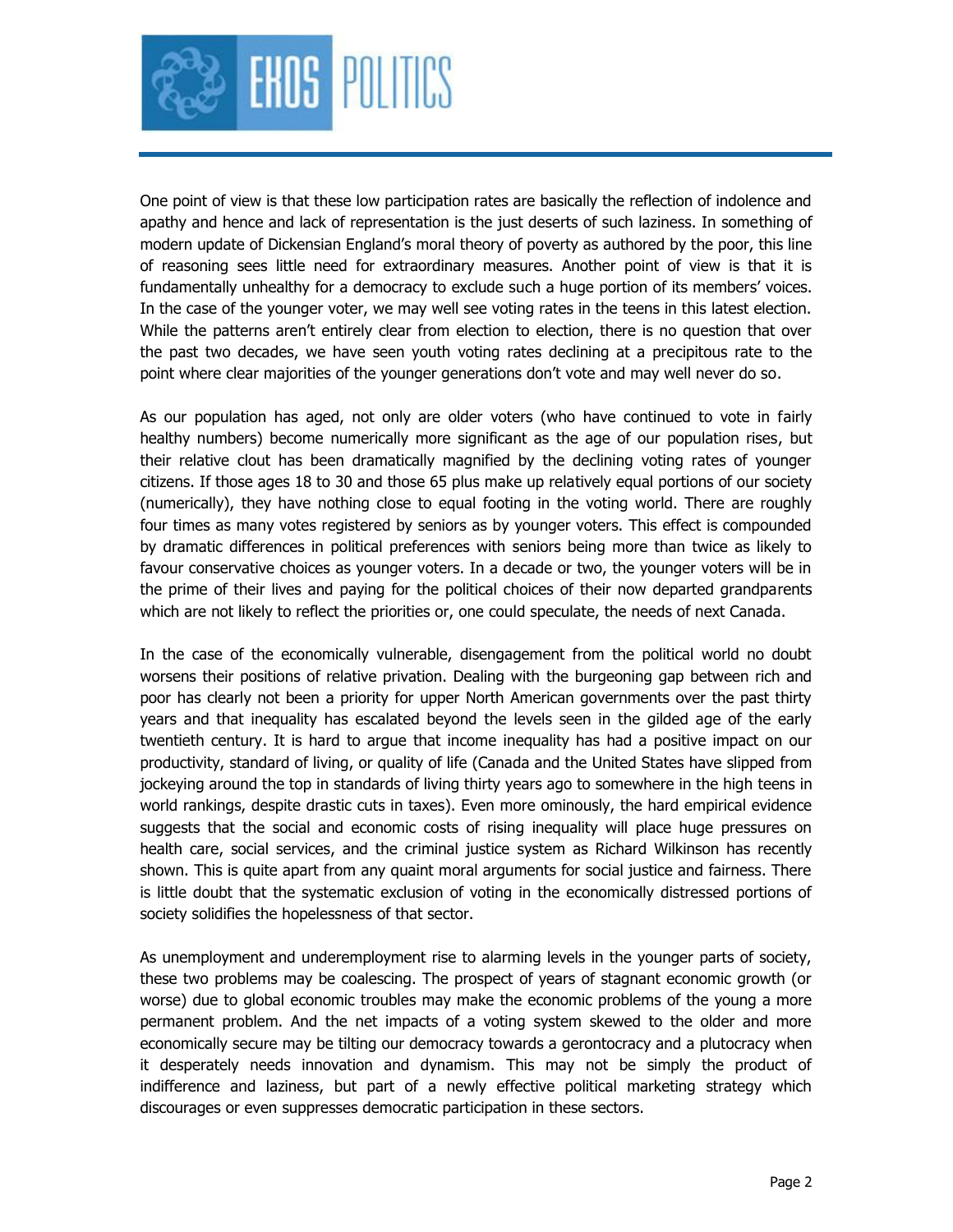

Most would agree that these levels of disengagement aren't healthy for our polity or economy. So what, if anything, can be done? Beyond the support for mandatory voting noted earlier, Figure 2 shows some additional polling we did on this question at the end of 2009.

### **Figure 2: Best method for improving voter participation**

**Q.** Which of the following options do you think would be the best way to improve voter participation in Canada?



Page 3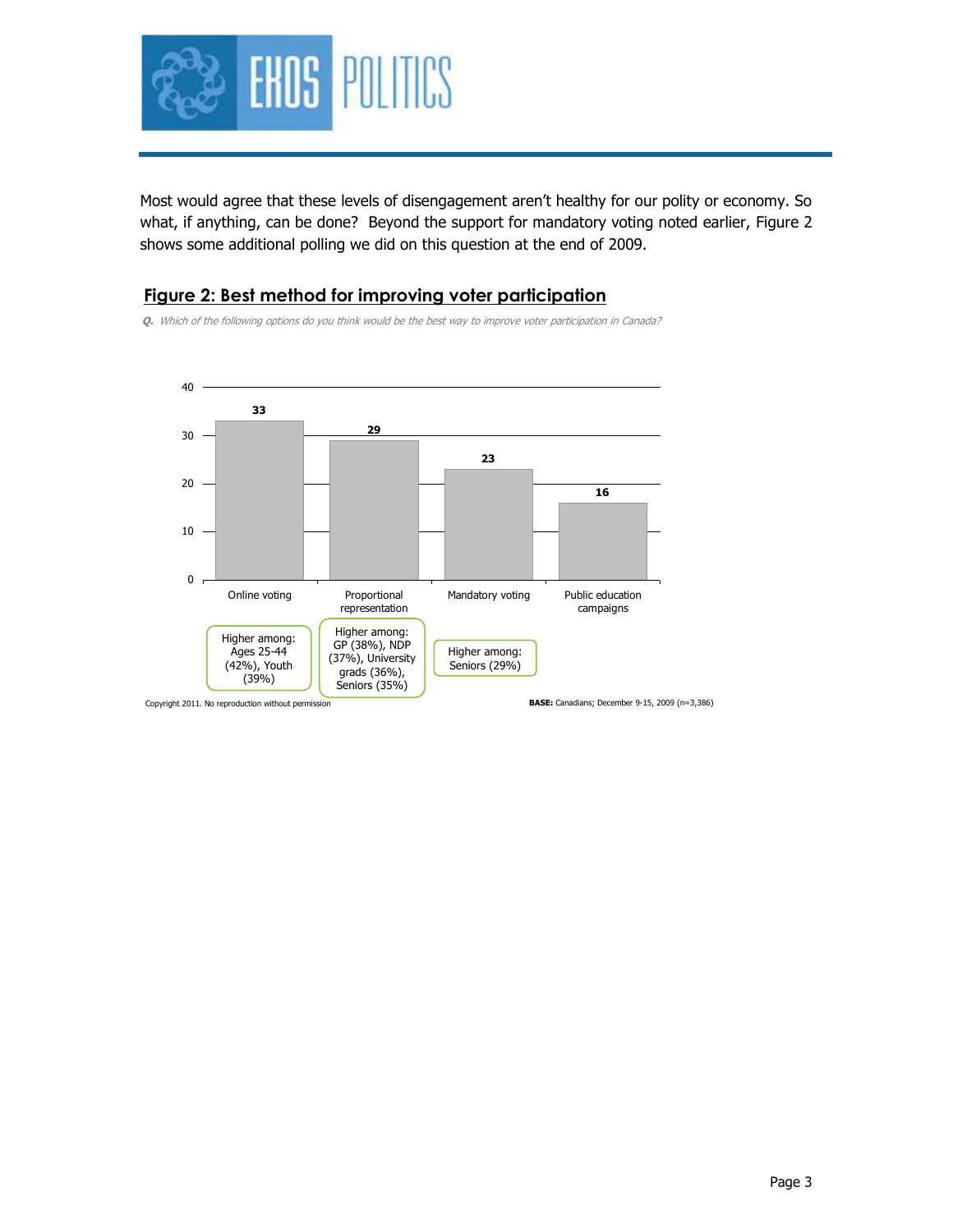

# **Figure 3: Popularity of online voting**

**Q.** If Elections Canada offered a safe way of voting online – that is, on the internet – how likely is it that you would vote online in the next federal election?



One option is a secure online ballot. Young voters grew up in a digital world and one could reasonably posit that this could well solve the at least part of the problem. If we can bank online, buy stocks online, and even file our taxes online, then surely the tech geniuses can figure out a secure online ballot. As Al Gore knows, paper voting is not totally secure either. Yes we should go ahead with such a reform and our polling shows the clear majority of Canadians – particularly youth – strongly support moving to an internet ballot (see Figure 3). The evidence from places where this has been tried, however, is not that encouraging and it is unlikely that online voting could alone solve the problem of low voting.

Many also speak of the need for ending our first-past-the-post system and moving to some form of proportional representation. It is hard to quarrel with that as we see minorities of voters finding effective hegemony over the majority of voters who didn't vote for them in many jurisdictions (the NDP majority victory in Manitoba with a roughly equal share of the popular voter as the Progressive Conservatives is a recent vivid example). It is little wonder that the Green Party's share of actual vote has been cut in half federally and in Ontario (from the previous election) as there is growing awareness that enjoying the support of around ten per cent of all voters and easily twice that among younger voters gets almost zero per cent representation. Despite these flaws, it is still unclear as to whether shifting to proportional representation would solve the problem of declining voter participation and the best guess is that it wouldn't.

Many have made laudable efforts to "rock the vote" or use other forms of social marketing/public education campaigns to stimulate youth voting. Despite some modest achievements, the overall results are inauspicious. Young people may love vote mobs and Facebook petitions and the